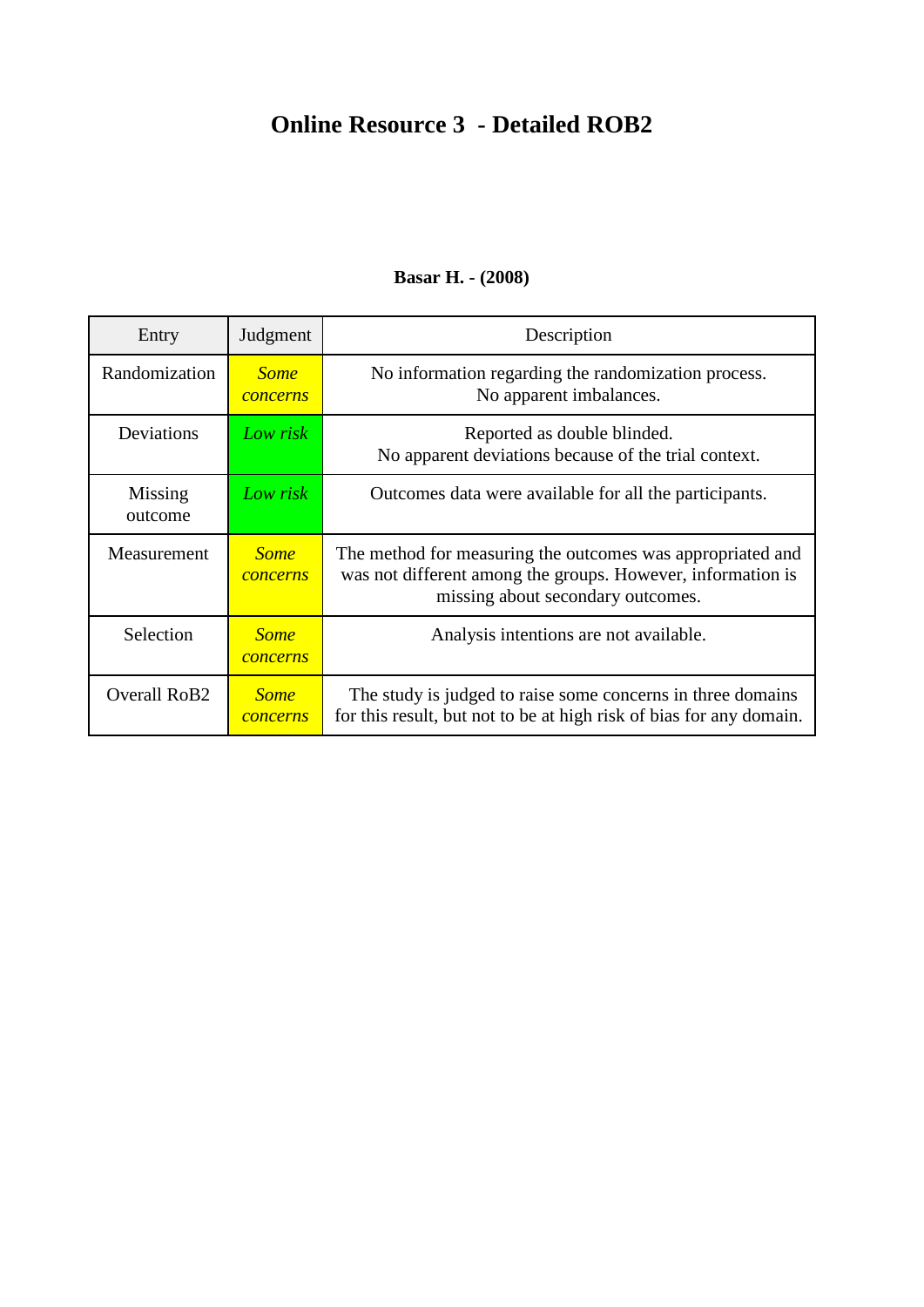## **Bhagat N. - (2016)**

| Entry                     | <b>Judgment</b>         | <b>Description</b>                                                                                                                |
|---------------------------|-------------------------|-----------------------------------------------------------------------------------------------------------------------------------|
| <b>Randomization</b>      | Low risk                | Allocation sequence was computer generated by a random<br>number table. No apparent imbalances in the study population.           |
| <b>Deviations</b>         | Low risk                | Personnel and patients were unaware of the intervention, there<br>were no described deviations because of the trial context       |
| <b>Missing</b><br>outcome | Low risk                | Outcomes data were available for all the participants.                                                                            |
| <b>Measurement</b>        | Low risk                | The method for measuring the outcomes was appropriated and<br>was not different among the groups.                                 |
| <b>Selection</b>          | <b>Some</b><br>concerns | Analysis intentions aren't available                                                                                              |
| <b>Overall RoB2</b>       | <b>Some</b><br>concerns | The study is judged to raise some concerns in three domains<br>for this result, but not to be at high risk of bias for any domain |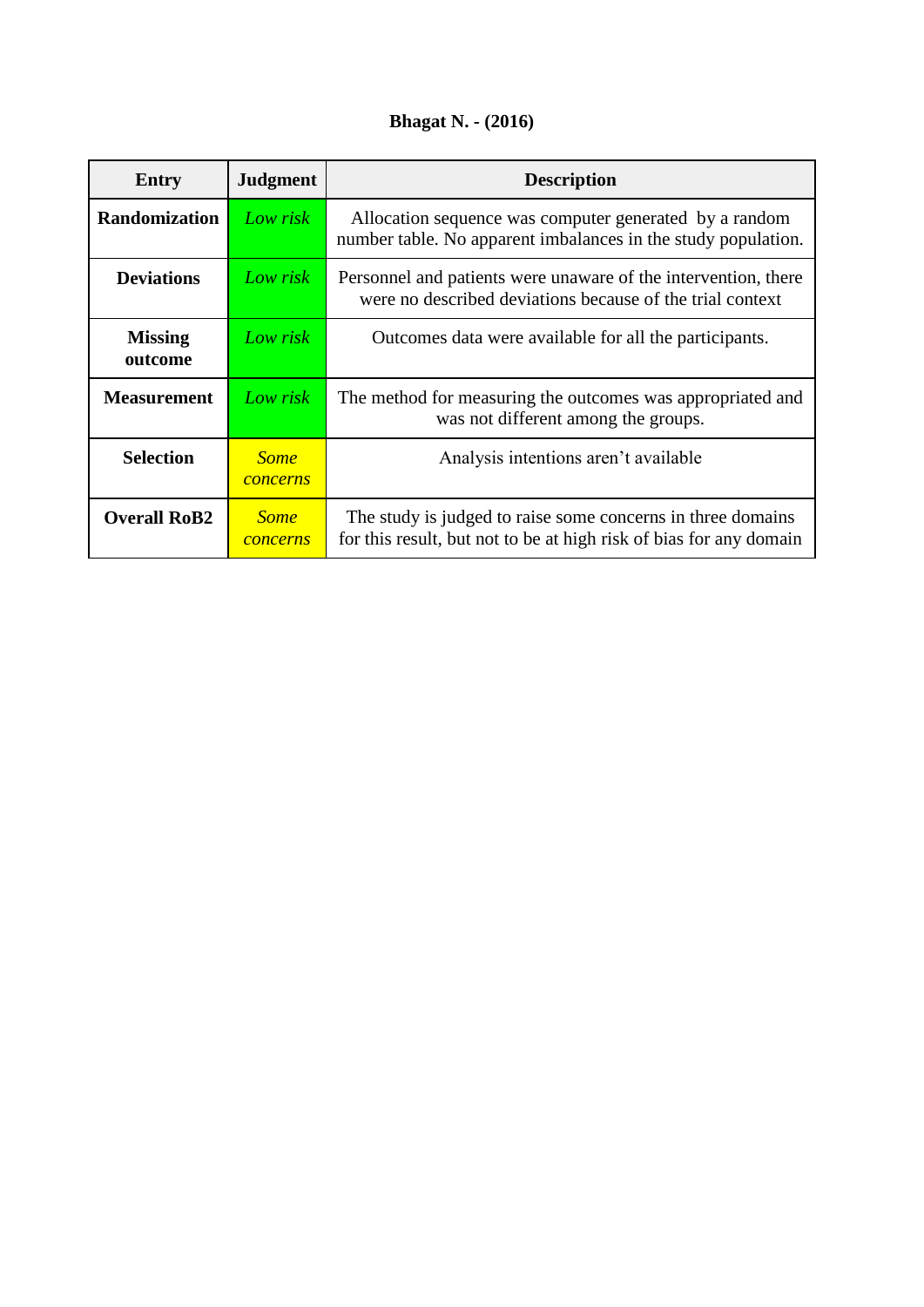## **Bhattacharjee D.P. - (2010)**

| <b>Entry</b>              | <b>Judgment</b>         | <b>Description</b>                                                                                                                                        |
|---------------------------|-------------------------|-----------------------------------------------------------------------------------------------------------------------------------------------------------|
| <b>Randomization</b>      | Low risk                | Allocation sequence was generated by a computer generated<br>randomization schedule. No apparent imbalances in the study<br>population                    |
| <b>Deviations</b>         | Low risk                | Both participants and personnel were not aware of<br>interventions.                                                                                       |
| <b>Missing</b><br>outcome | Low risk                | Outcome data is available for all randomized participants                                                                                                 |
| <b>Measurement</b>        | Low risk                | Outcome assessors were blind to the group allocation. The<br>method for measuring the outcomes was appropriated and was<br>not different among the group. |
| <b>Selection</b>          | <b>Some</b><br>concerns | Analysis intentions aren't available                                                                                                                      |
| <b>Overall RoB2</b>       | <b>Some</b><br>concerns | The study is judged to raise some concerns in one domain for<br>this result, but not to be at high risk of bias for any domain                            |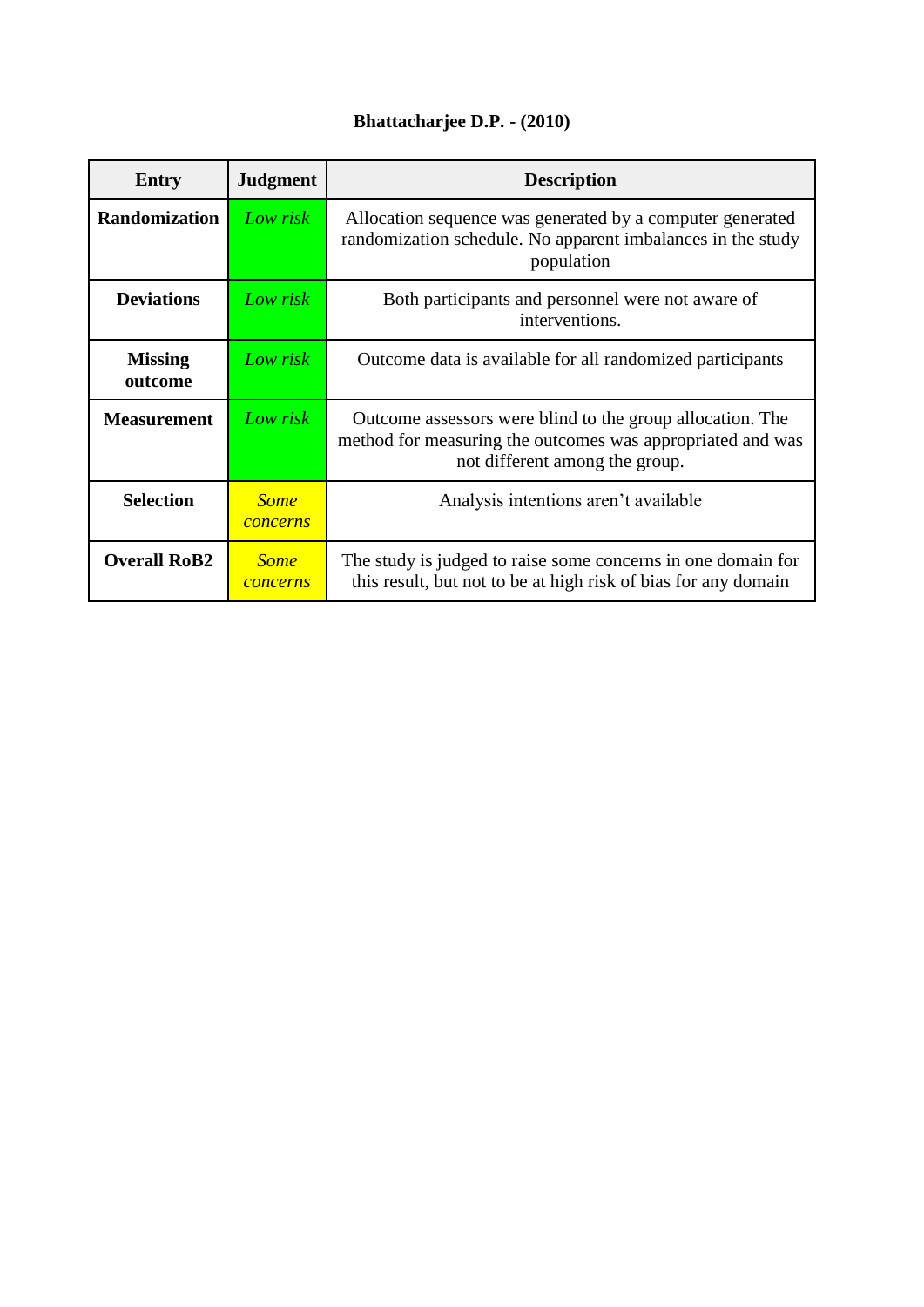## **Bielka K. - (2018)**

| Entry              | Judgment                | Description                                                                                                                                                                                                                                         |
|--------------------|-------------------------|-----------------------------------------------------------------------------------------------------------------------------------------------------------------------------------------------------------------------------------------------------|
| Randomization      | Low risk                | After the primary patient assessment, eligible participants were<br>assigned in a 1:1 ratio to either the intervention or control<br>(Group C) groups using random assignment in blocks of four.<br>No apparent imbalances in the study population. |
| Deviations         | Low risk                | Reported as double blinded.<br>No apparent deviations because of the trial context.                                                                                                                                                                 |
| Missing<br>outcome | Low risk                | Outcomes data were available for all the participants.                                                                                                                                                                                              |
| Measurement        | Low risk                | The method for measuring the outcomes was appropriated and<br>was not different among the groups.                                                                                                                                                   |
| Selection          | <b>Some</b><br>concerns | Analysis intentions are not available.                                                                                                                                                                                                              |
| Overall RoB2       | <b>Some</b><br>concerns | The study is judged to raise some concerns in one domain for<br>this result, but not to be at high risk of bias for any domain                                                                                                                      |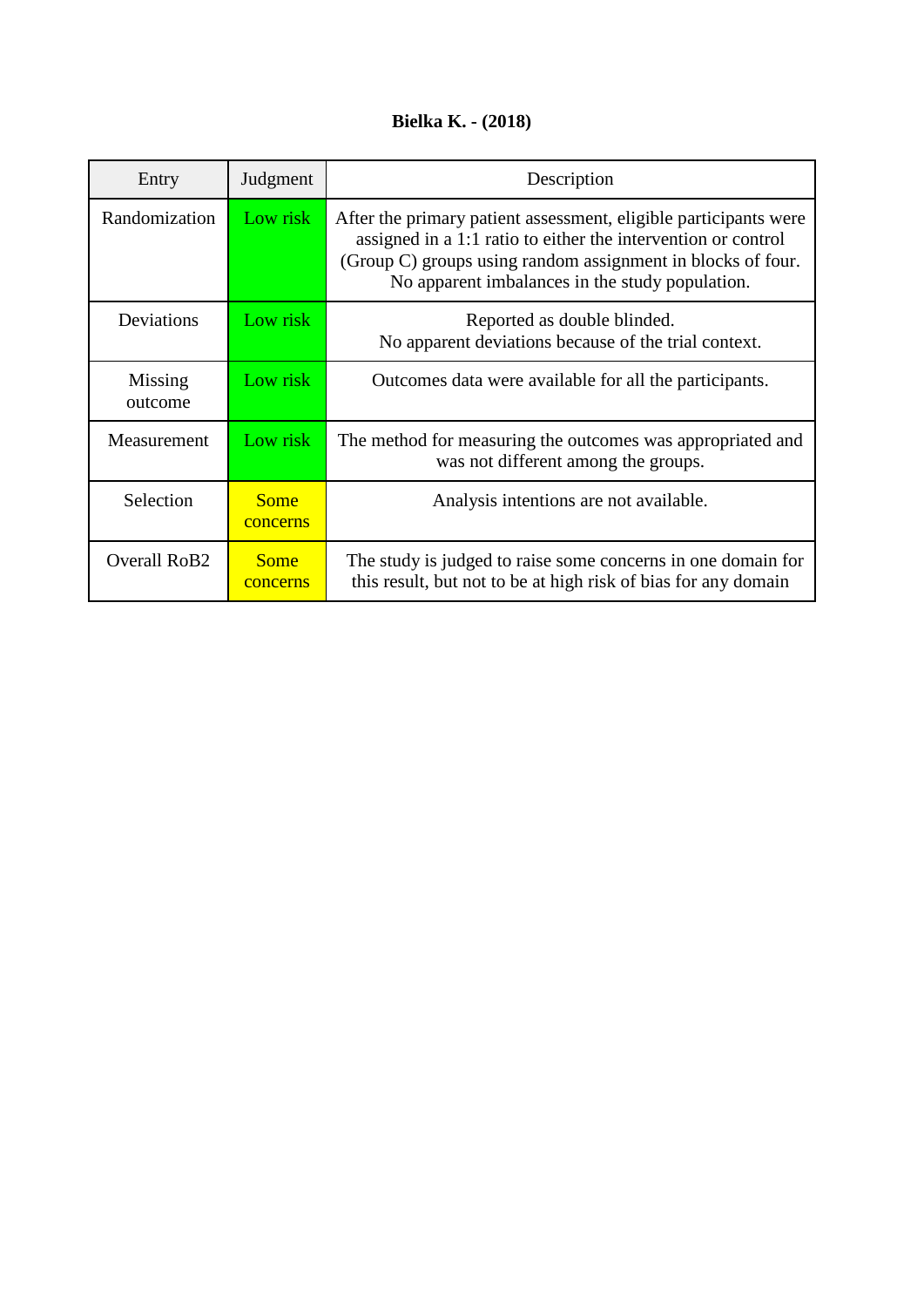**Chavan S.G. - (2016)**

| Entry                     | <b>Judgment</b> | <b>Description</b>                                                                                                                                                                                                                       |
|---------------------------|-----------------|------------------------------------------------------------------------------------------------------------------------------------------------------------------------------------------------------------------------------------------|
| <b>Randomization</b>      | Low risk        | The allocation sequences (contained in sequentially numbered,<br>opaque, sealed, and stapled envelopes) were concealed from<br>the investigator enrolling and assessing participants.<br>No apparent imbalances in the study population. |
| <b>Deviations</b>         | Low risk        | Reported as double blinded. No apparent deviations because of<br>the trial context.                                                                                                                                                      |
| <b>Missing</b><br>outcome | Low risk        | Outcomes data were available for all the participants.                                                                                                                                                                                   |
| <b>Measurement</b>        | Low risk        | The method for measuring the outcomes was appropriated and<br>was not different among the groups.                                                                                                                                        |
| <b>Selection</b>          | Low risk        | Analysis intentions are available (registration number<br>ChiCTR-IOR-14005167).                                                                                                                                                          |
| <b>Overall RoB2</b>       | Low risk        | The study is judged to be at low risk of bias for all domains for<br>this result.                                                                                                                                                        |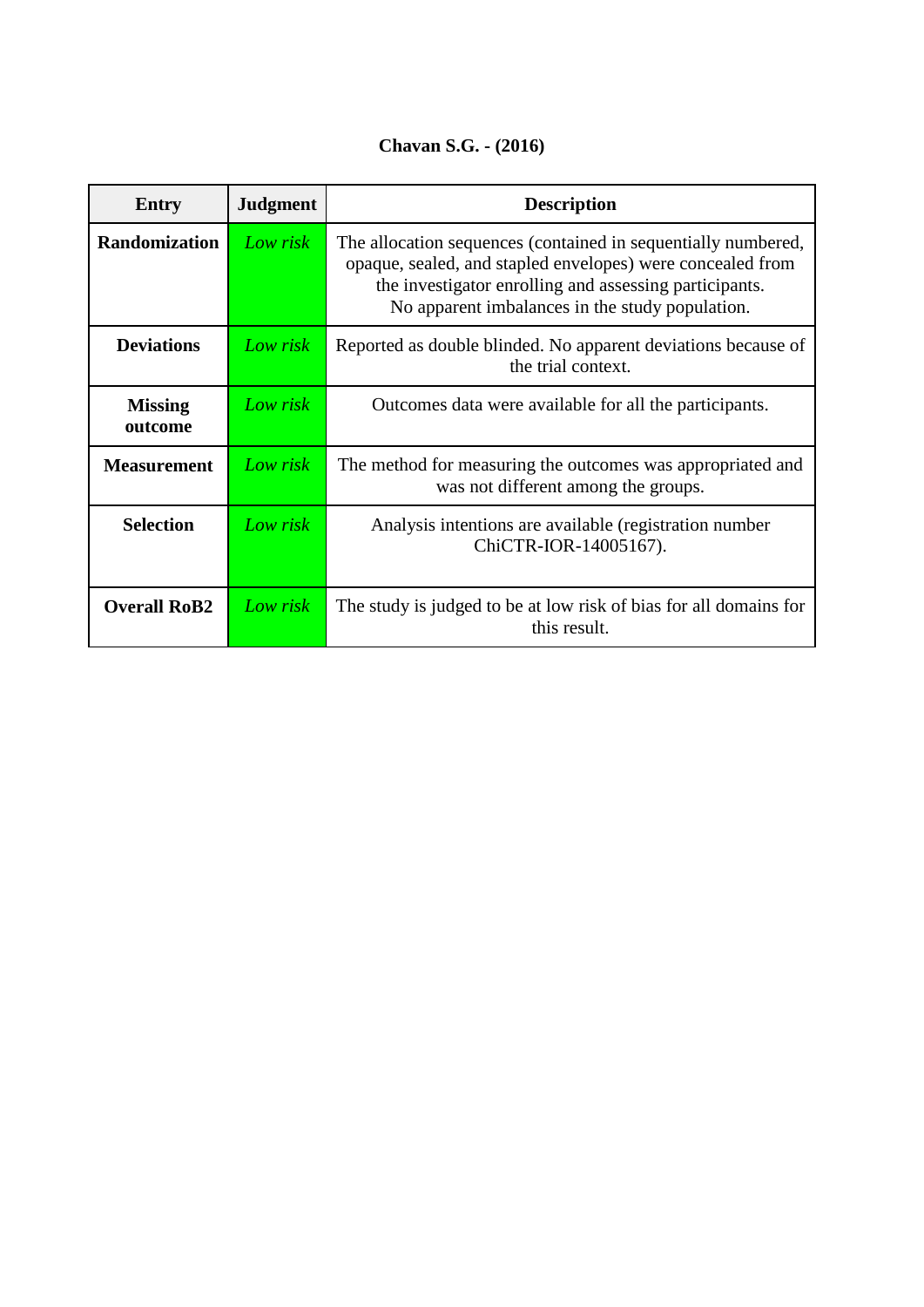#### **Chilkoti G.T. - (2020)**

| <b>Entry</b>              | <b>Judgment</b>                | <b>Description</b>                                                                                                                                                                  |
|---------------------------|--------------------------------|-------------------------------------------------------------------------------------------------------------------------------------------------------------------------------------|
| <b>Randomization</b>      | Low risk                       | Allocation sequence was computer-generated using random<br>numbers tables. No apparent imbalances.                                                                                  |
| <b>Deviations</b>         | <b>Some</b><br>concerns        | A physician not involved in the cases prepared the infusion.<br>Some participants excluded after randomization due to open<br>surgery, no information to which group they belonged. |
| <b>Missing</b><br>outcome | <b>Some</b><br><i>concerns</i> | Outcome data is available for 90% of randomised participants.                                                                                                                       |
| <b>Measurement</b>        | Low risk                       | Outcome assessors were blind to the group allocation                                                                                                                                |
| <b>Selection</b>          | <b>Some</b><br>concerns        | Analysis intentions are not available.                                                                                                                                              |
| <b>Overall RoB2</b>       | <b>Some</b><br>concern         | The study is judged to raise some concerns in at least one<br>domain for this result, but not to be at high risk of bias for any<br>domain                                          |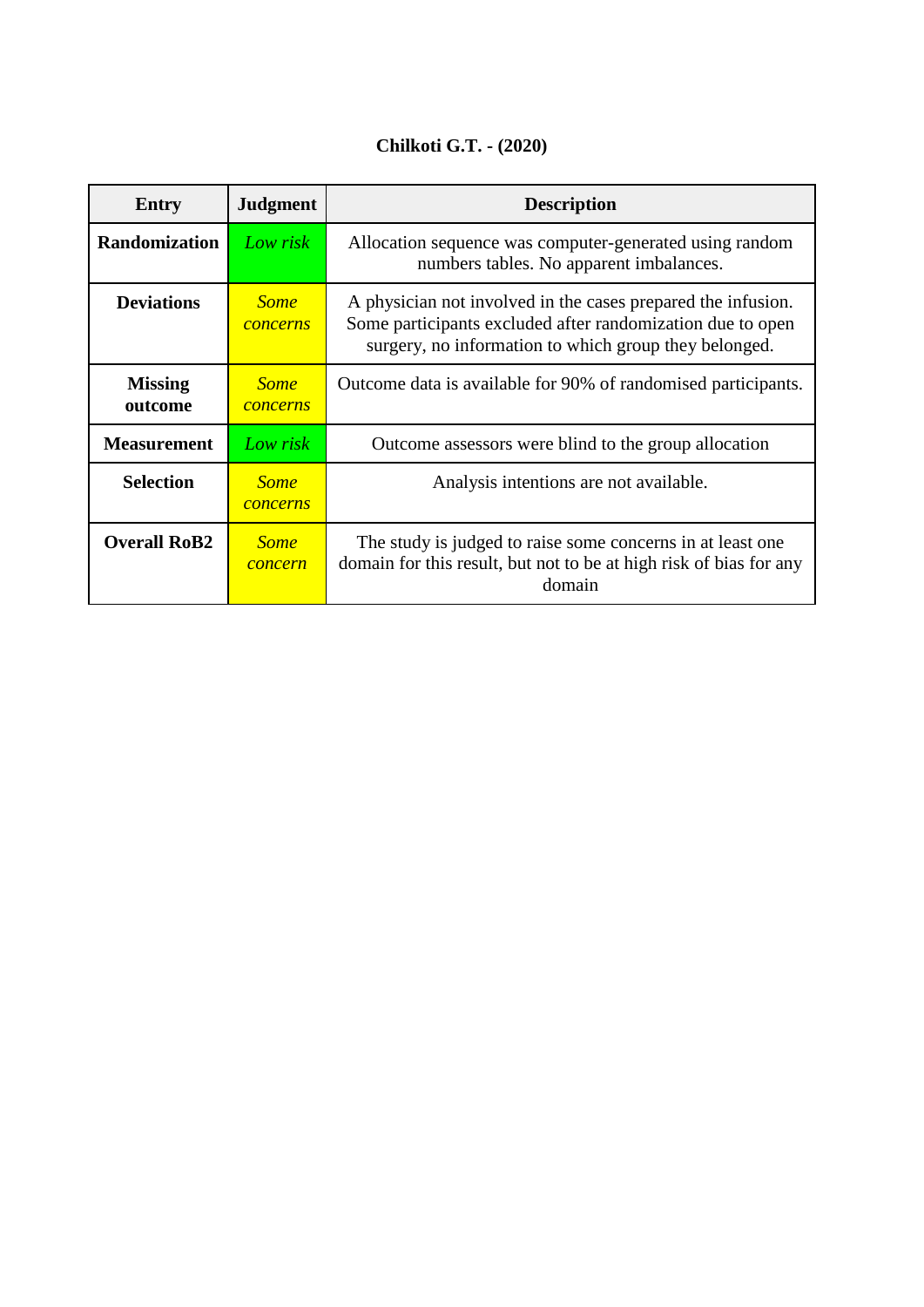| Entry                     | <b>Judgment</b>         | <b>Description</b>                                                                                                                          |
|---------------------------|-------------------------|---------------------------------------------------------------------------------------------------------------------------------------------|
| <b>Randomization</b>      | Low risk                | No apparent imbalances in the study population.                                                                                             |
| <b>Deviations</b>         | Low risk                | Personnel and patients were unaware of the intervention, there<br>were no described deviations because of the trial context.                |
| <b>Missing</b><br>outcome | Low risk                | There were data for the analyzed outcomes available for all<br>participants randomized                                                      |
| <b>Measurement</b>        | Low risk                | The method for measuring the outcomes was appropriated and<br>was not different among the groups.                                           |
| <b>Selection</b>          | <b>Some</b><br>concerns | Analysis intentions are not available.                                                                                                      |
| <b>Overall RoB2</b>       | <b>Some</b><br>concerns | The study is judged to raise some concerns in at least one.<br>domain for this result, but not to be at high risk of bias for any<br>domain |

#### **Hazra R. - (2014)**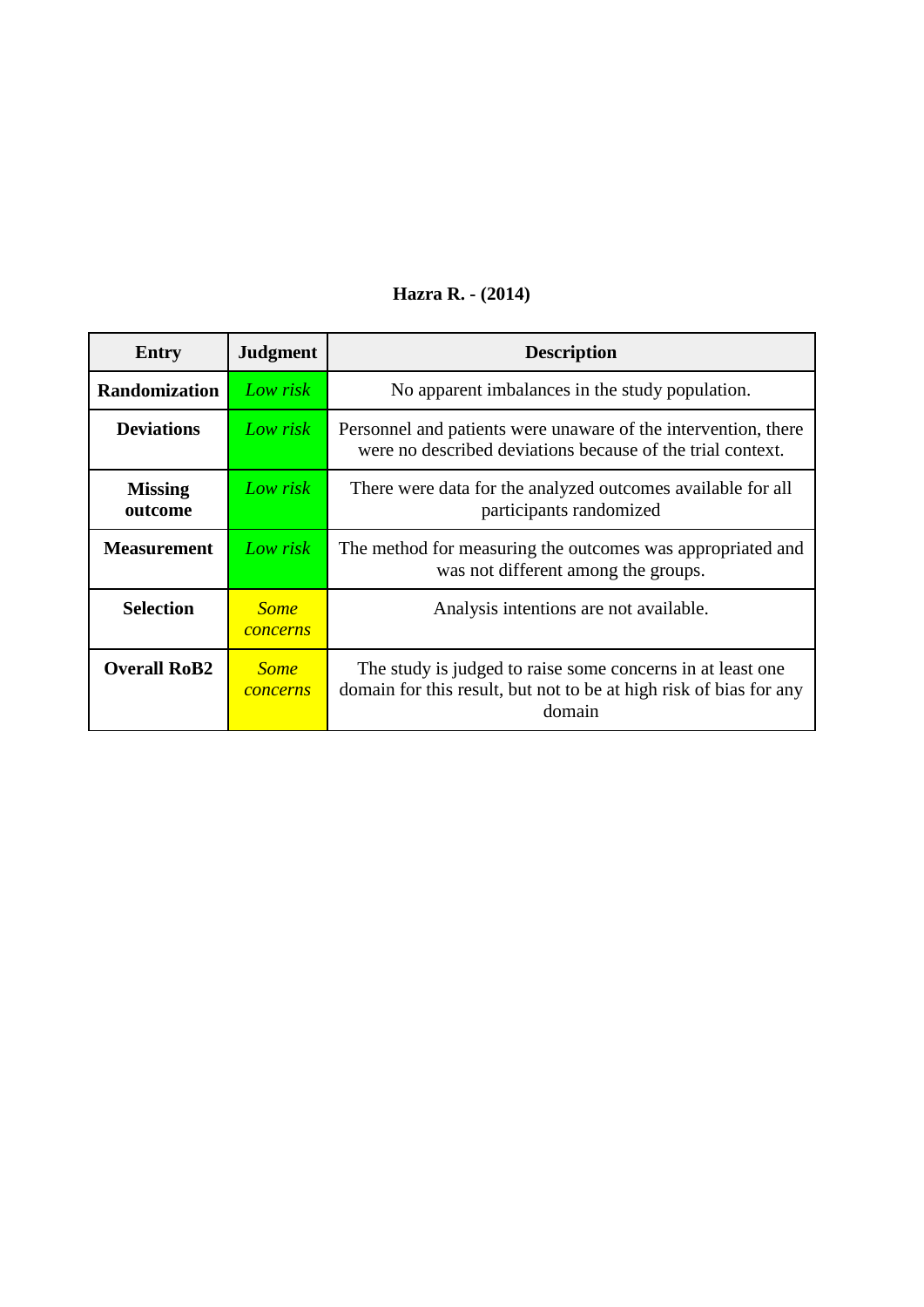## **Khanduja S. - (2014)**

| Entry                     | <b>Judgment</b>         | <b>Description</b>                                                                                                                                   |
|---------------------------|-------------------------|------------------------------------------------------------------------------------------------------------------------------------------------------|
| <b>Randomization</b>      | <b>Some</b><br>concerns | There are no informations on allocation concealment but no<br>baseline imbalances are apparent                                                       |
| <b>Deviations</b>         | <b>Some</b><br>concerns | Unknown if participants and personnel were aware of the<br>intervention, however there were no described deviations<br>because of the trial context. |
| <b>Missing</b><br>outcome | Low risk                | Outcome data is available for all randomized participants.                                                                                           |
| <b>Measurement</b>        | Low risk                | The method for measuring the outcomes was appropriated and<br>was not different among the groups                                                     |
| <b>Selection</b>          | Low risk                | Analysis intentions are available.                                                                                                                   |
| <b>Overall RoB2</b>       | <b>Some</b><br>concerns | The study is judged to raise some concerns in two domains for<br>this result, but not to be at high risk of bias for any domain                      |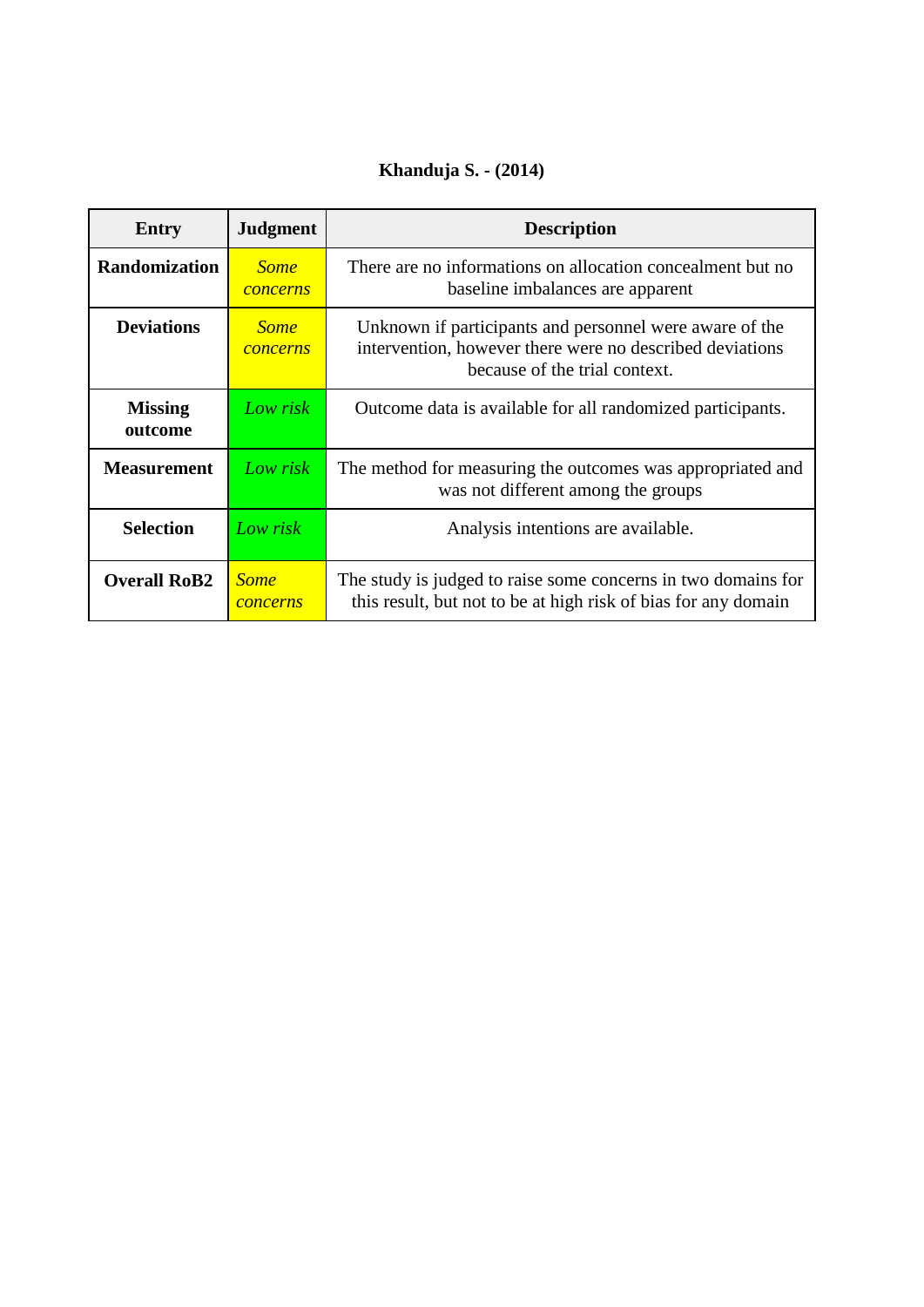## **Khare A. - (2017)**

| Entry                     | <b>Judgment</b>         | <b>Description</b>                                                                                                                                                                                 |
|---------------------------|-------------------------|----------------------------------------------------------------------------------------------------------------------------------------------------------------------------------------------------|
| <b>Randomization</b>      | Low risk                | Allocation using chit and box method. Infusion was prepared<br>by a separate anesthetist in a separate room according to the<br>group allotted. No apparent imbalances in the study<br>population. |
| <b>Deviations</b>         | Low risk                | Personnel and patients were unaware of the intervention, there<br>were no described deviations because of the trial context                                                                        |
| <b>Missing</b><br>outcome | Low risk                | Outcome data is available for all randomized participants.                                                                                                                                         |
| <b>Measurement</b>        | Low risk                | The method for measuring the outcomes was appropriated and<br>was not different among the groups                                                                                                   |
| <b>Selection</b>          | <b>Some</b><br>concerns | Analysis intentions are not available                                                                                                                                                              |
| <b>Overall RoB2</b>       | <b>Some</b><br>concerns | The study is judged to raise some concerns in at least one<br>domain for this result, but not to be at high risk of bias for any<br>domain                                                         |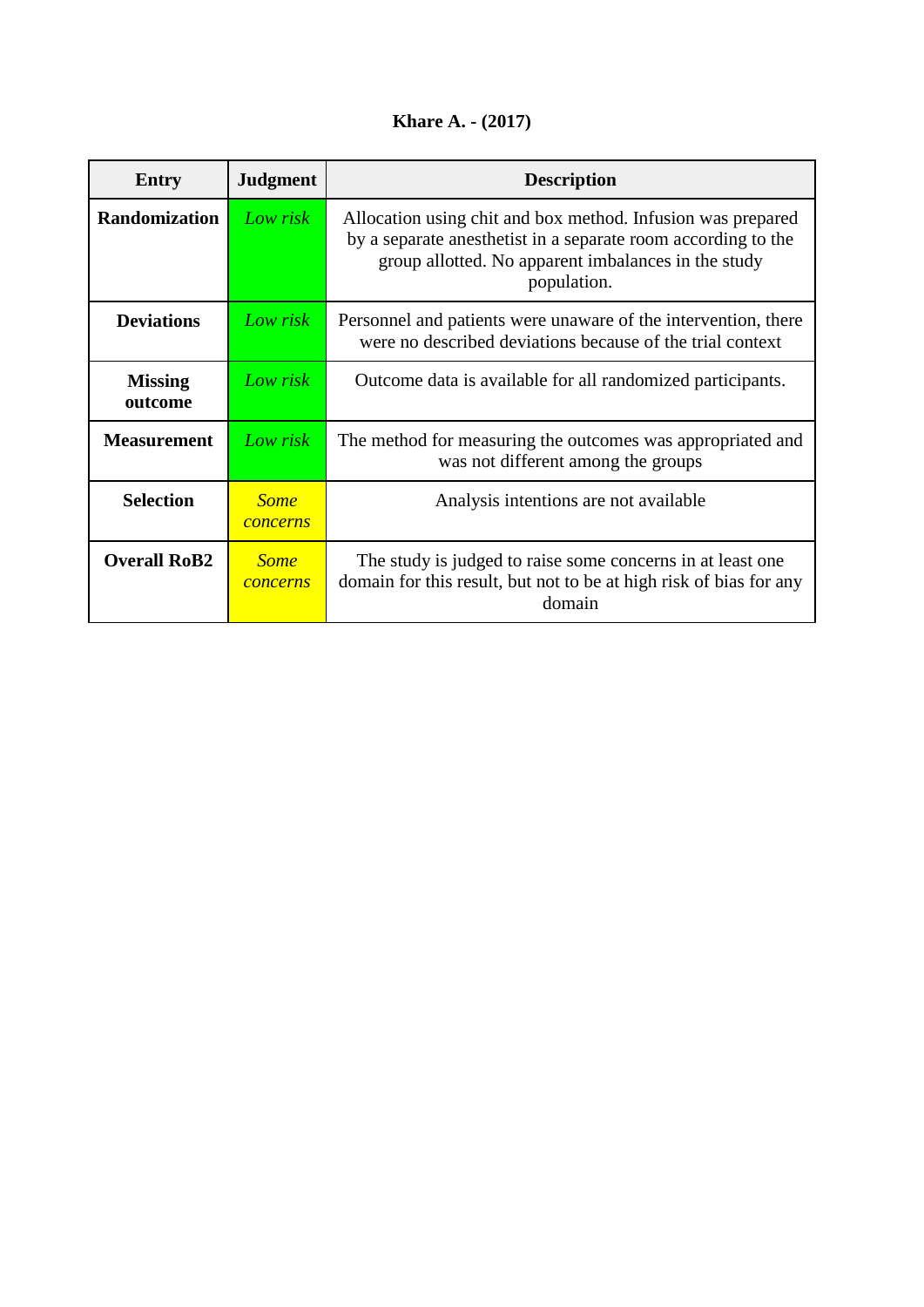## **Kholi A.V. - (2017)**

| Entry                     | <b>Judgment</b>         | <b>Description</b>                                                                                                                                   |
|---------------------------|-------------------------|------------------------------------------------------------------------------------------------------------------------------------------------------|
| <b>Randomization</b>      | <b>Some</b><br>concern  | No description of randomization method and how random<br>sequence was concealed. No apparent imbalances in the study<br>population                   |
| <b>Deviations</b>         | <b>Some</b><br>concern  | Unknown if participants and personnel were aware of the<br>intervention, however there were no described deviations<br>because of the trial context. |
| <b>Missing</b><br>outcome | Low risk                | There were data for the analyzed outcomes available for all<br>participants randomized                                                               |
| <b>Measurement</b>        | Low risk                | The method for measuring the outcomes was appropriated and<br>was not different among the groups.                                                    |
| <b>Selection</b>          | <b>Some</b><br>concerns | Analysis intentions are not available.                                                                                                               |
| <b>Overall RoB2</b>       | <b>Some</b><br>concerns | The study is judged to raise some concerns in at least one.<br>domain for this result, but not to be at high risk of bias for any<br>domain          |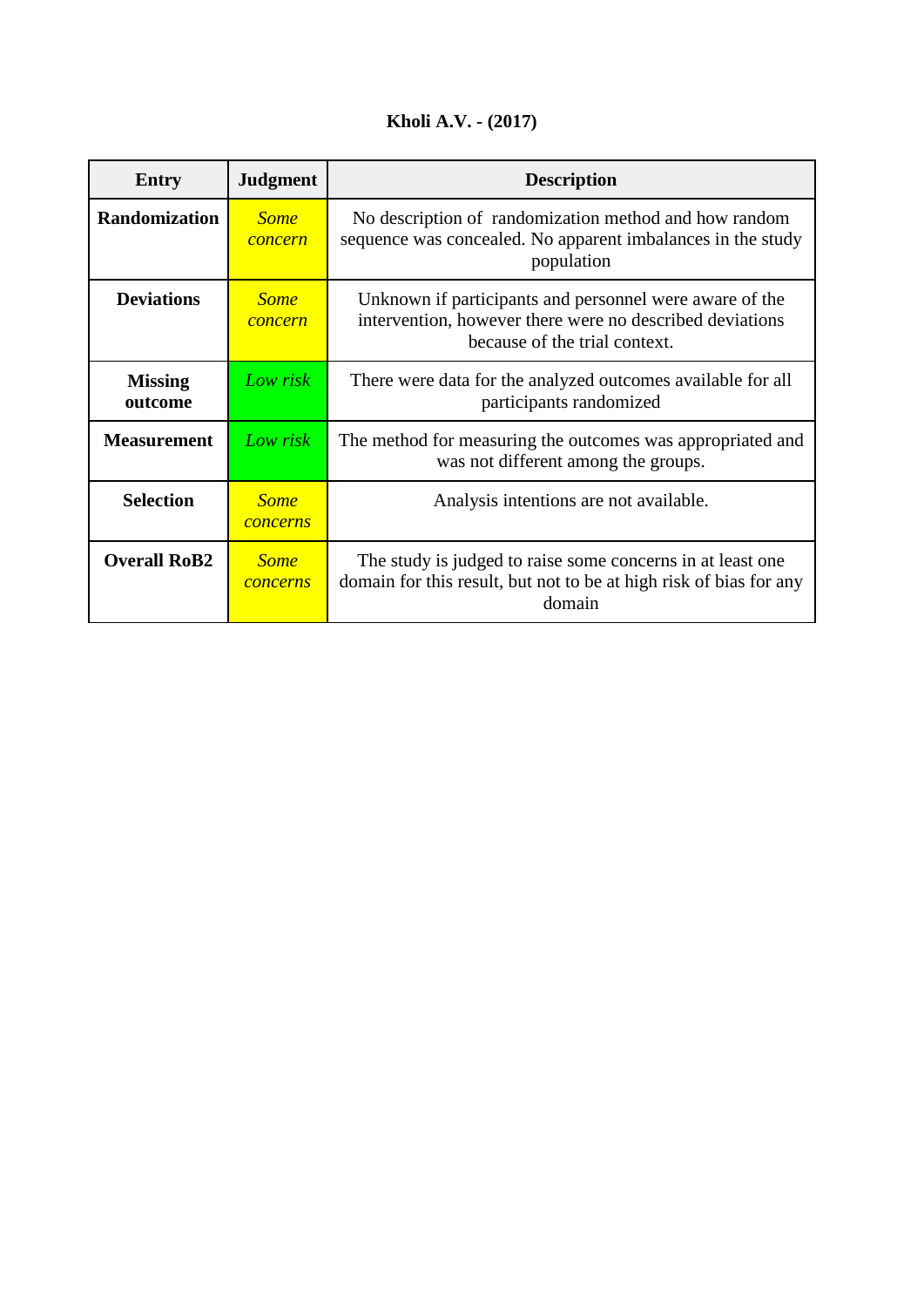#### **Park H.Y. - (2015)**

| <b>Entry</b>              | <b>Judgment</b>         | <b>Description</b>                                                                                                                                              |
|---------------------------|-------------------------|-----------------------------------------------------------------------------------------------------------------------------------------------------------------|
| <b>Randomization</b>      | Low risk                | No data on randomization process. Syringes prepared by<br>uninvolved personnel. No apparent imbalances in the study<br>population.                              |
| <b>Deviations</b>         | Low risk                | Both participants and personnel were unaware of the<br>intervention. The analysis used to estimate the effect of<br>assignment to intervention was appropriated |
| <b>Missing</b><br>outcome | Low risk                | Outcomes data were available for all the participants.                                                                                                          |
| <b>Measurement</b>        | Low risk                | The method for measuring the outcomes was appropriated and<br>was not different among the groups.                                                               |
| <b>Selection</b>          | <b>Some</b><br>concerns | Analysis intentions aren't available                                                                                                                            |
| <b>Overall RoB2</b>       | <b>Some</b><br>concerns | The study is judged to raise some concerns in one domain for<br>this result, but not to be at high risk of bias for any domain                                  |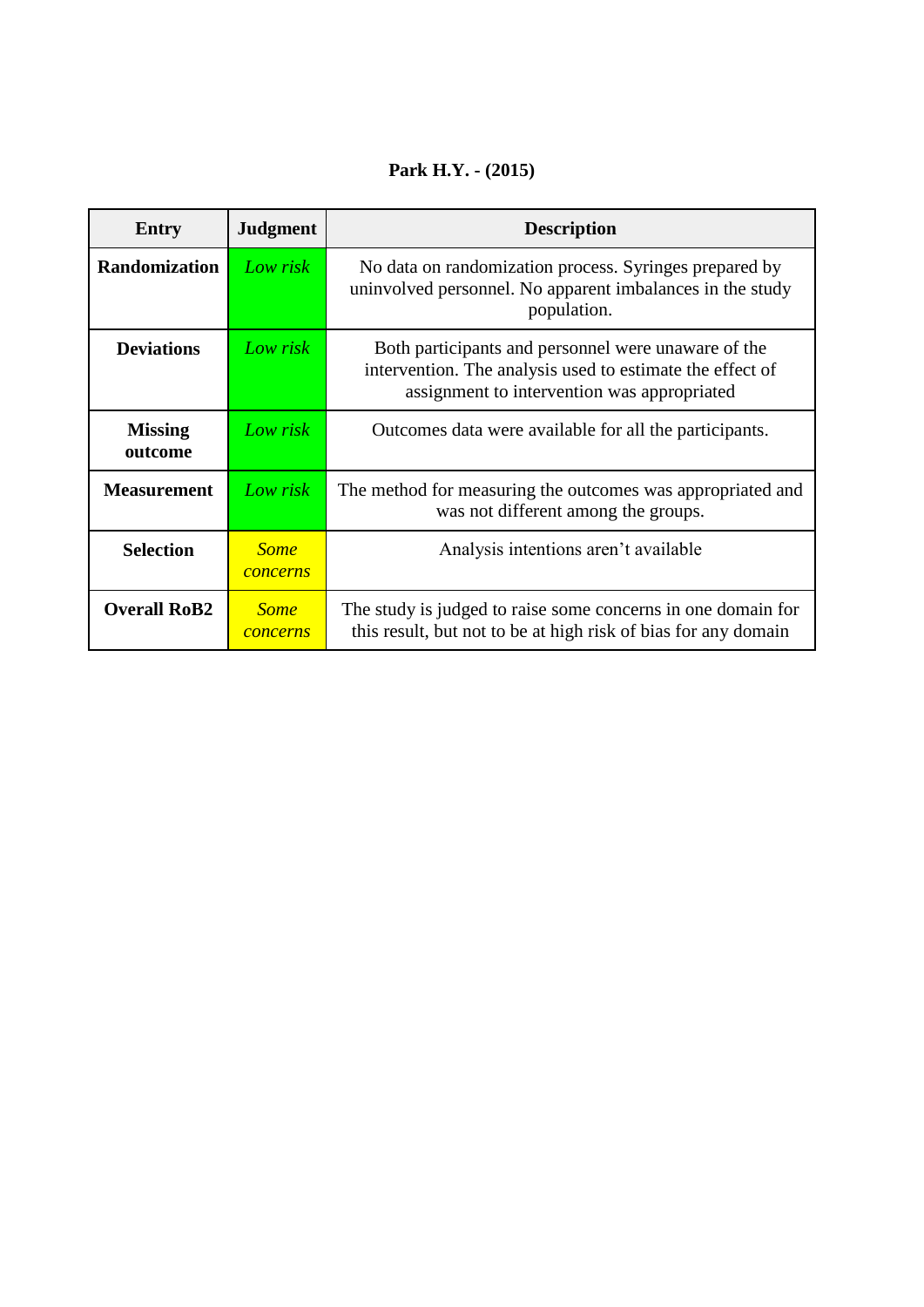## **Sharma R. - (2017)**

| Entry                     | <b>Judgment</b>         | <b>Description</b>                                                                                                                                                    |
|---------------------------|-------------------------|-----------------------------------------------------------------------------------------------------------------------------------------------------------------------|
| <b>Randomization</b>      | Low risk                | Randomisation was computer-generated. It's reported that<br>patients from both the groups had a comparable demographic<br>profile with no significance statistically. |
| <b>Deviations</b>         | Low risk                | Reported as double blinded.                                                                                                                                           |
| <b>Missing</b><br>outcome | Low risk                | Outcomes data were available for all the participants.                                                                                                                |
| <b>Measurement</b>        | Low risk                | The method for measuring the outcomes was appropriated and<br>was not different among the groups.                                                                     |
| <b>Selection</b>          | <b>Some</b><br>concerns | Analysis intentions are not available.                                                                                                                                |
| <b>Overall RoB2</b>       | <b>Some</b><br>concerns | The study is judged to raise some concerns in one domain for<br>this result, but not to be at high risk of bias for any domain                                        |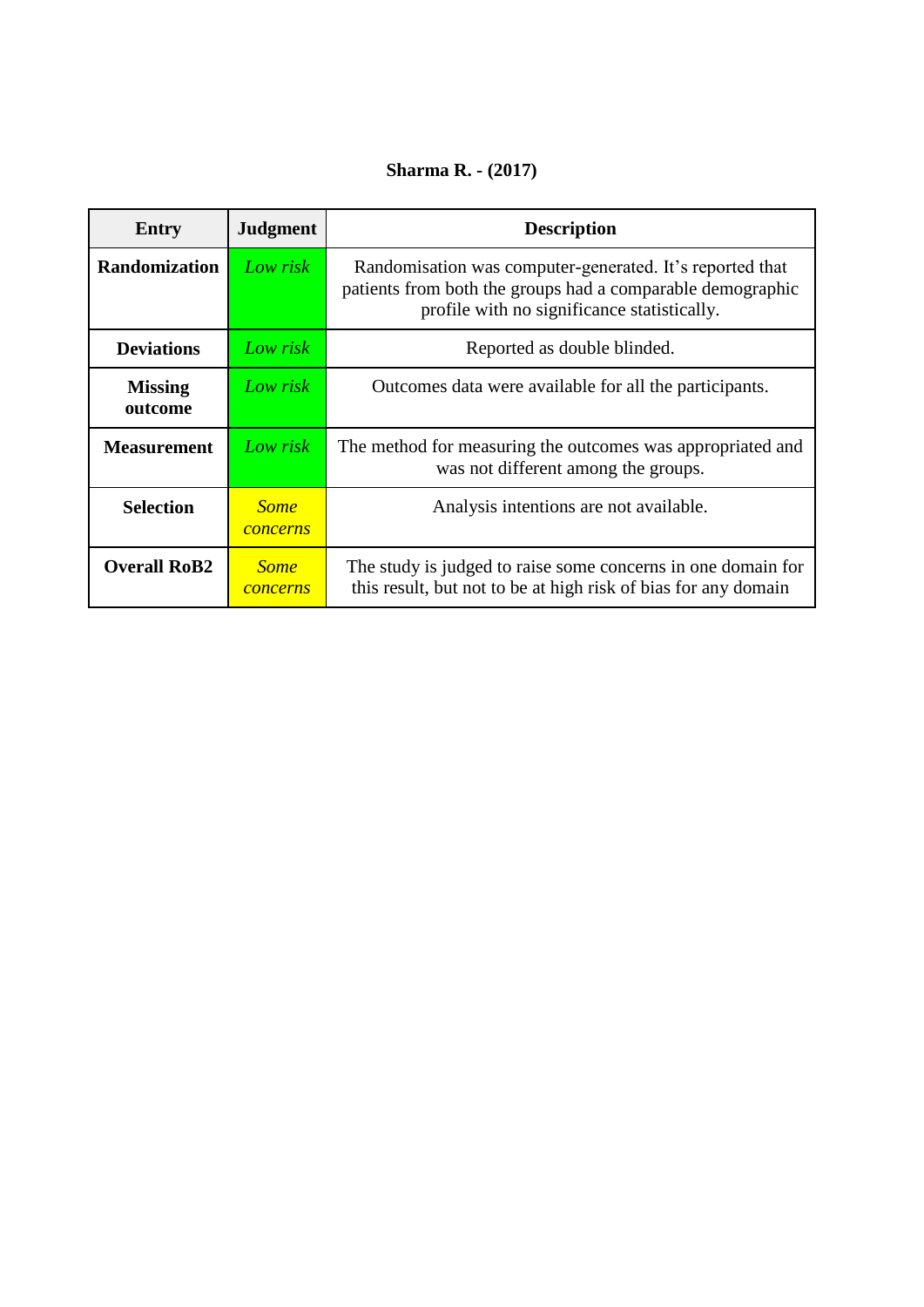#### **Srivastava V.K. - (2015)**

| Entry              | Judgment                | Description                                                                                                                                                                                     |
|--------------------|-------------------------|-------------------------------------------------------------------------------------------------------------------------------------------------------------------------------------------------|
| Randomization      | Low risk                | Patients were randomized with the help of a computer-<br>generated table of random numbers into three groups<br>depending on the drug given. No apparent imbalances in the<br>study population. |
| Deviations         | Low risk                | Reported as double blinded.<br>No apparent deviations because of the trial context.                                                                                                             |
| Missing<br>outcome | Low risk                | Outcomes data were available for all the participants.                                                                                                                                          |
| Measurement        | Low risk                | The method for measuring the outcomes was appropriated and<br>was not different among the groups.                                                                                               |
| Selection          | <b>Some</b><br>concerns | Analysis intentions are not available.                                                                                                                                                          |
| Overall RoB2       | <b>Some</b><br>concerns | The study is judged to raise some concerns in one domain for<br>this result, but not to be at high risk of bias for any domain                                                                  |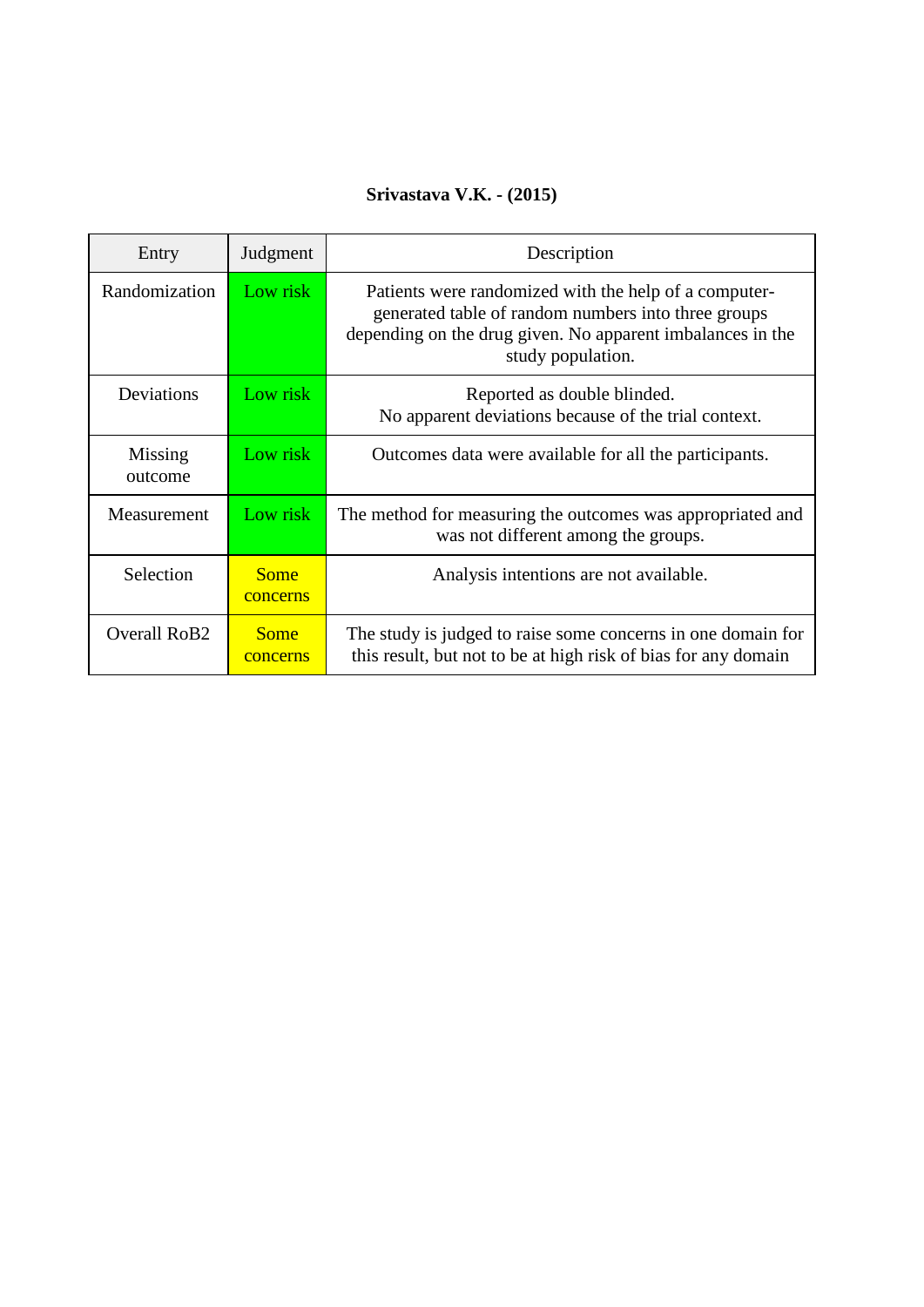## **Ye Q - (2021)**

| Entry                    | Judgment | Description                                                                                                                                                                     |
|--------------------------|----------|---------------------------------------------------------------------------------------------------------------------------------------------------------------------------------|
| Randomization            | Low risk | All patients were randomized to one of four groups using<br>computer-generated random numbers and a 1:1:1:1 allocation<br>ratio No apparent imbalances in the study population. |
| Deviations               | Low risk | Reported as double blinded.<br>No apparent deviations because of the trial context.                                                                                             |
| Missing<br>outcome       | Low risk | Outcomes data were available for all the participants.                                                                                                                          |
| Measurement              | Low risk | The method for measuring the outcomes was appropriated and<br>was not different among the groups.                                                                               |
| Selection                | Low risk | Analysis intentions are available.                                                                                                                                              |
| Overall RoB <sub>2</sub> | Low risk | The study is judged to be at low risk of bias                                                                                                                                   |